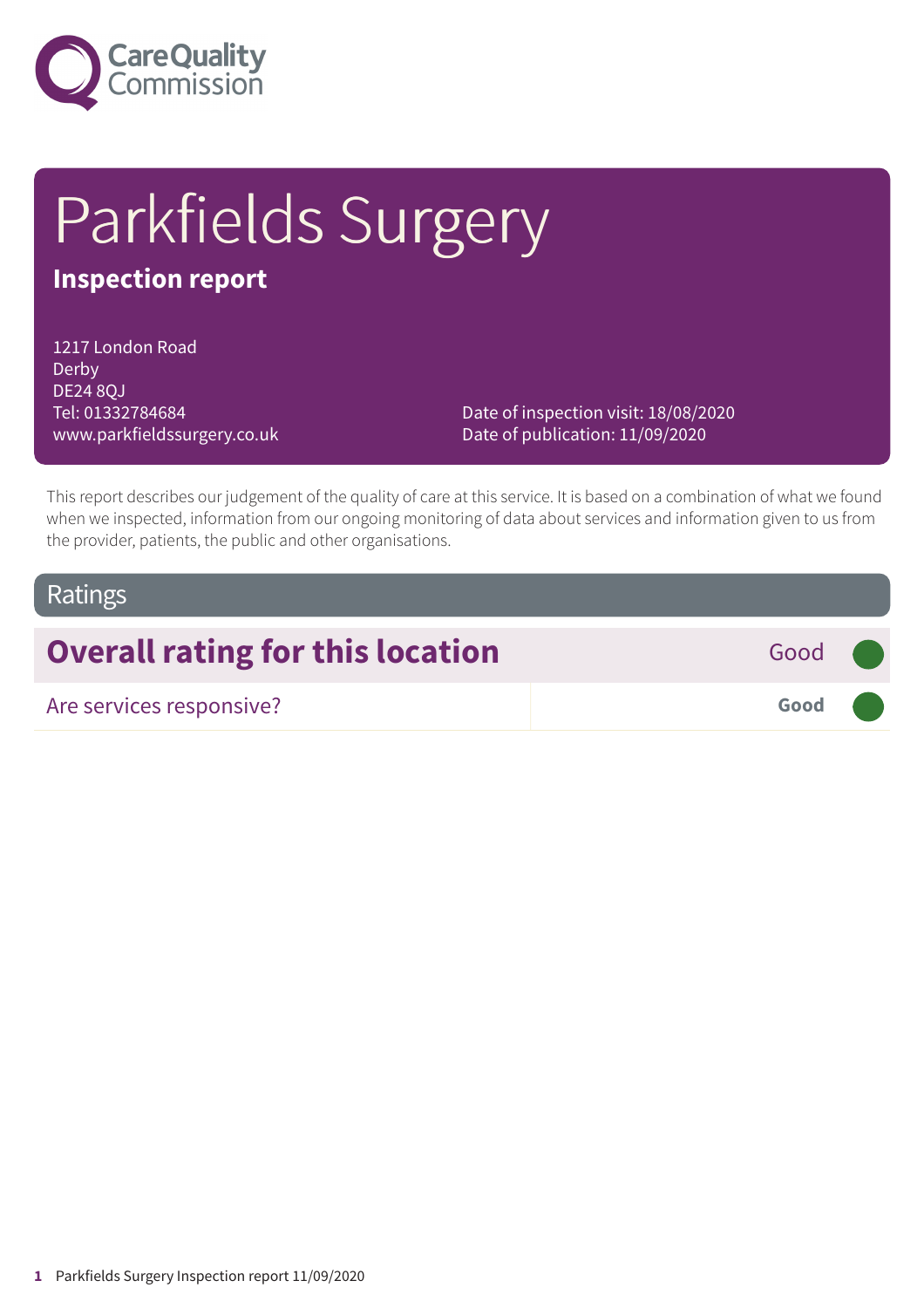# Overall summary

We carried out a desk top follow up inspection at Parkfields Surgery on 18 August 2020 to review the responsive key question.

We based our judgement of the quality of care at this service on documentation and information from the provider and information from our ongoing monitoring of data about services.

The practice was inspected in October 2019 where it received an overall rating of good, with a rating of requires improvement for the responsive key question due to poor National GP Survey results in regards to access and appointment availability.

At this inspection, we found the provider had satisfactorily addressed these issues and data had improved regarding patient feedback.

We have rated this practice as **good** for provider responsive services, and **good** overall.

We rated the practice as **good** for providing responsive services because:

- The 2020 National GP patient survey results had improved and were in line with local and national averages in relation to patient satisfaction to accessing the practice and the types of appointments which were offered to patients.
- The practice had conducted an action plan following the 2019 results which had effectively reviewed patient satisfaction and had implemented changes to attempt to improve patient satisfaction.

This affected all population groups which were rated as **good**.

#### **Details of our findings and the evidence supporting our ratings are set out in the evidence tables.**

#### **Dr Rosie Benneyworth BM BS BMedSci MRCGP**

Chief Inspector of Primary Medical Services and Integrated Care.